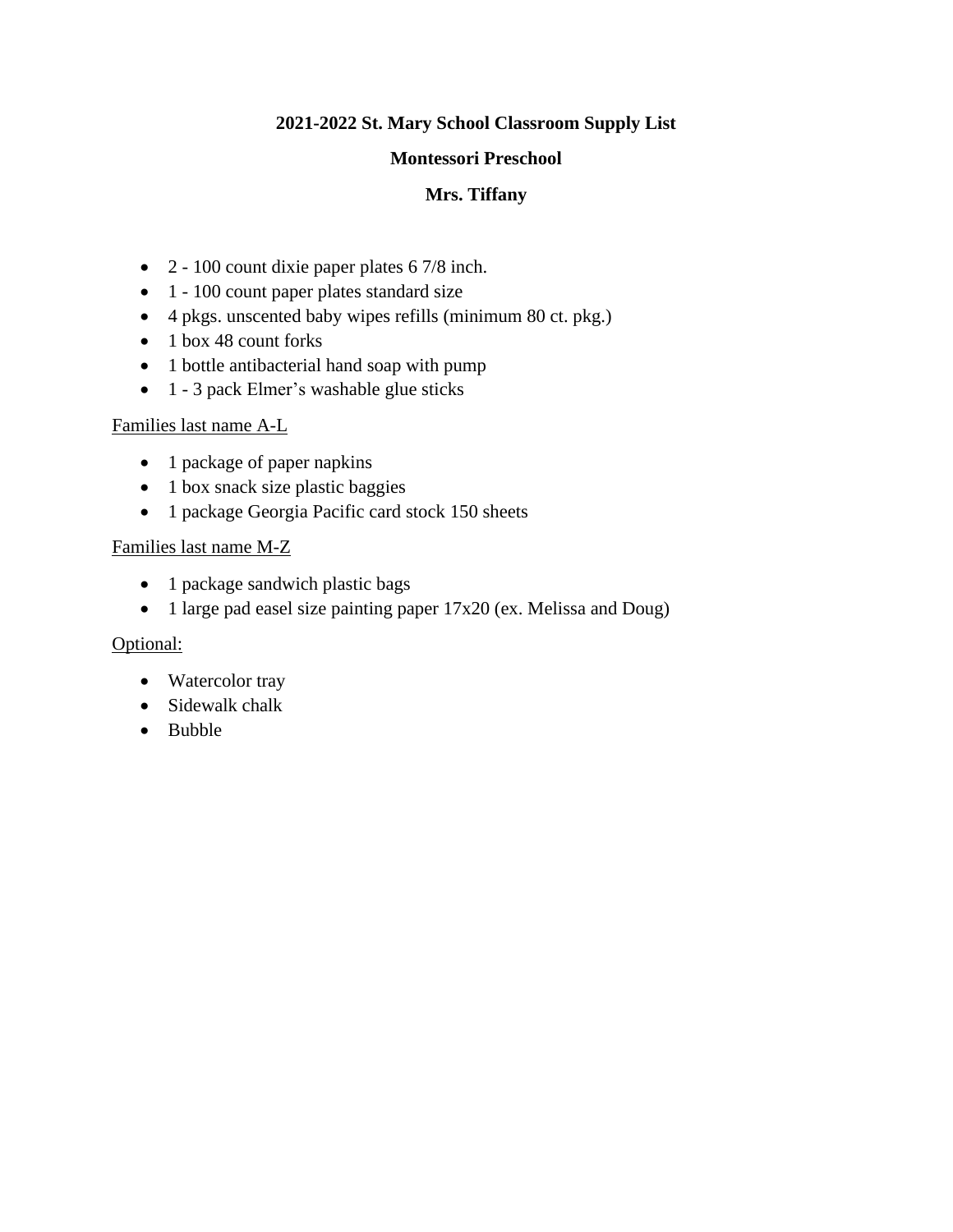#### **Montessori Kindergarten**

# **Mrs. Arnold**

- 3 boxes of 12-count Crayola colored pencils
- 2 boxes of 24-count Crayola crayons
- $\bullet$  1 box of plain #2 pencils
- 1 70-count wide rule spiral notebook
- 1 Mead Primary Creative Story Journal Tablet
- 2 dry erase markers (black)
- 1 roll of paper towels (boys)
- 1 package of napkins (girls)
- $\bullet$  1 box of spoons (boys)
- $\bullet$  1 box of forks (girls)
- 2 boxes of tissues
- 2 containers of baby wipes
- 2 packages of paper plates (micro-wave safe)
- $\bullet$  12 glue sticks
- 1 package of construction paper
- 1 package of card stock
- 1 watercolor paint tray
- 1 package of clear plastic cups (5oz.)
- Lunchbox
- Any extra art supplies or cleaning supplies are *optional*
- \*\*\*We do NOT have room to hang backpacks, so these will not be needed this year. Thank you so much!\*\*\*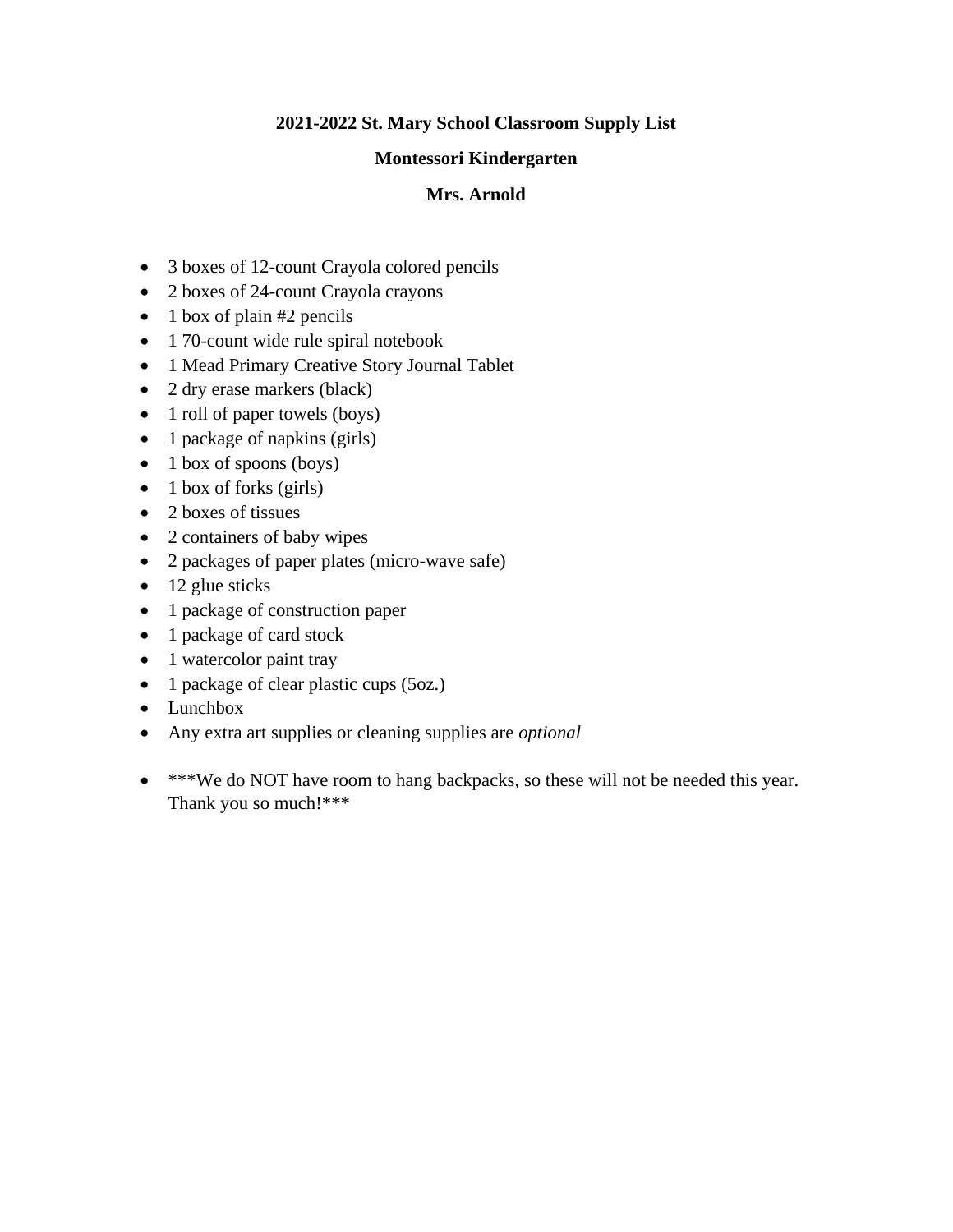# **First Grade**

# **Mrs. Brittany Rogers**

- 2 Packages of #2 Yellow Pencils (Ticonderoga)
- 4 Large Pink Erasers (No Pencil Top Erasers)
- 2 Packages of Crayola Crayons 24 count crayons
- 1 Pair of Child-Size Scissors
- 12 Small Glue Sticks
- 1 Pencil Bag
- 1 Highlighter
- 1 Mead Brand, "Five Star Stay-Put 2-Pocket Folder with Fasteners" Found at Walmart and Target, No Substitutions Please. These will be used for reading folders.
- 2 Composition Notebooks
- 2 Large Rolls of Paper Towels
- 2 Large Boxes of Facial Tissue
- 2 Packages of Black Dry Erase Markers
- 1 Backpack
- 1 Water Bottle No Larger Than 14oz Please.
- 1 Bottle of Hand Sanitizer
- Girls 1 Package of Baby Wipes
- Girls Sandwich Size Ziploc Bags
- Boys 1 Container of Clorox Wipes
- Boys Gallon Size Ziploc Bags
- Optional:
	- Plates
	- Utensils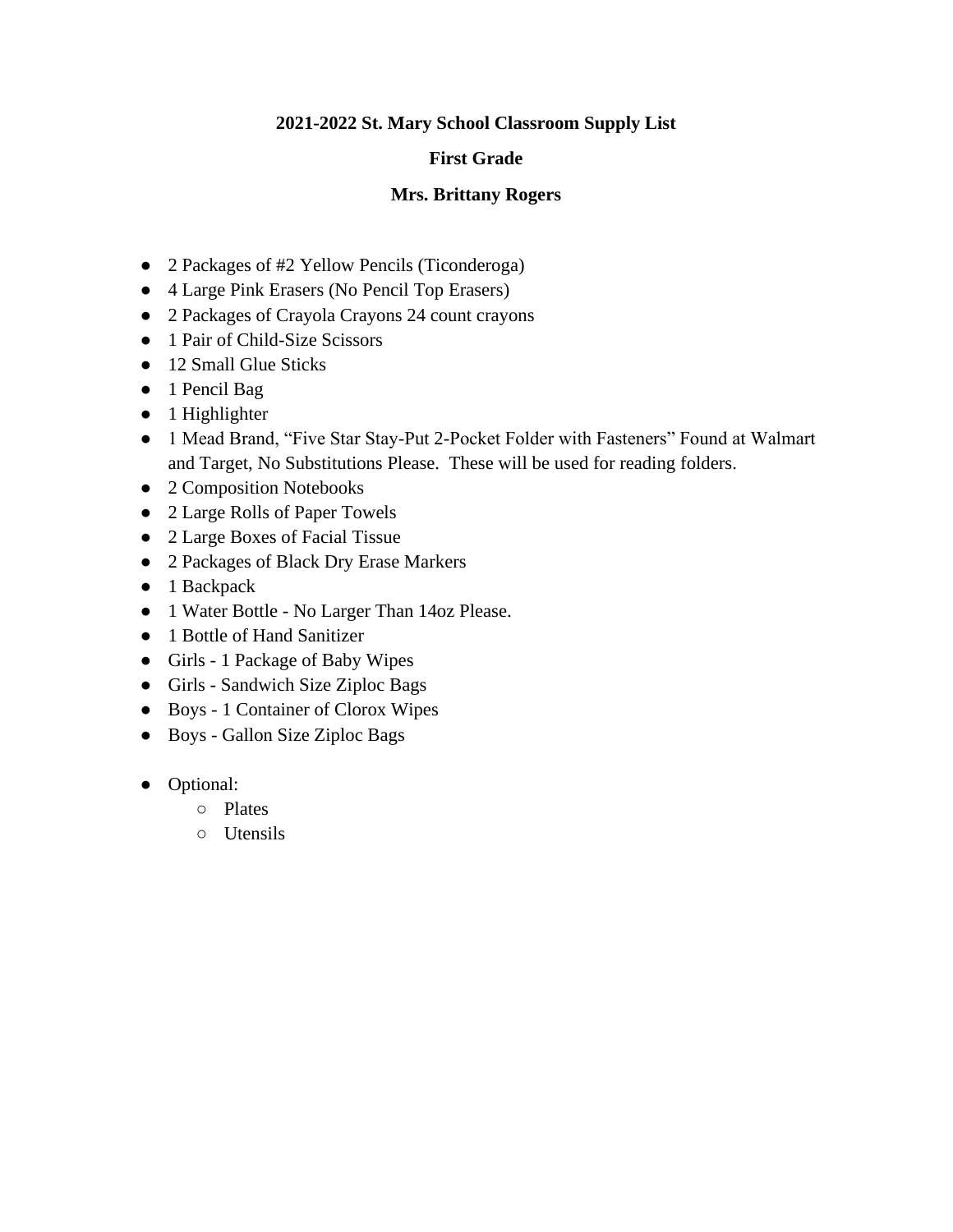#### **Second Grade**

#### **Mrs. Rebecca Jackson**

- Crayon- 1 box of 24 count
- Colored pencils- 1 box of 12
- Markers- 1 package of 8
- Highlighters- 1 package of multicolored
- 24 Pencils
- 12 Cap erasers
- 1 package of Pink Pearl erasers
- Pencil box
- 16 Glue sticks
- Scissors- 1 pair, sharp kid size
- Dry erase markers- 8 black
- Composition notebook- 3
- Spiral bound notebook- 1, wide rule, student choice on cover
- 3 boxes of tissues
- 2 rolls of paper towels
- 2 containers of disposable disinfectant wipes
- Plastic forks and spoons
- Paper Plates
- Hand sanitizer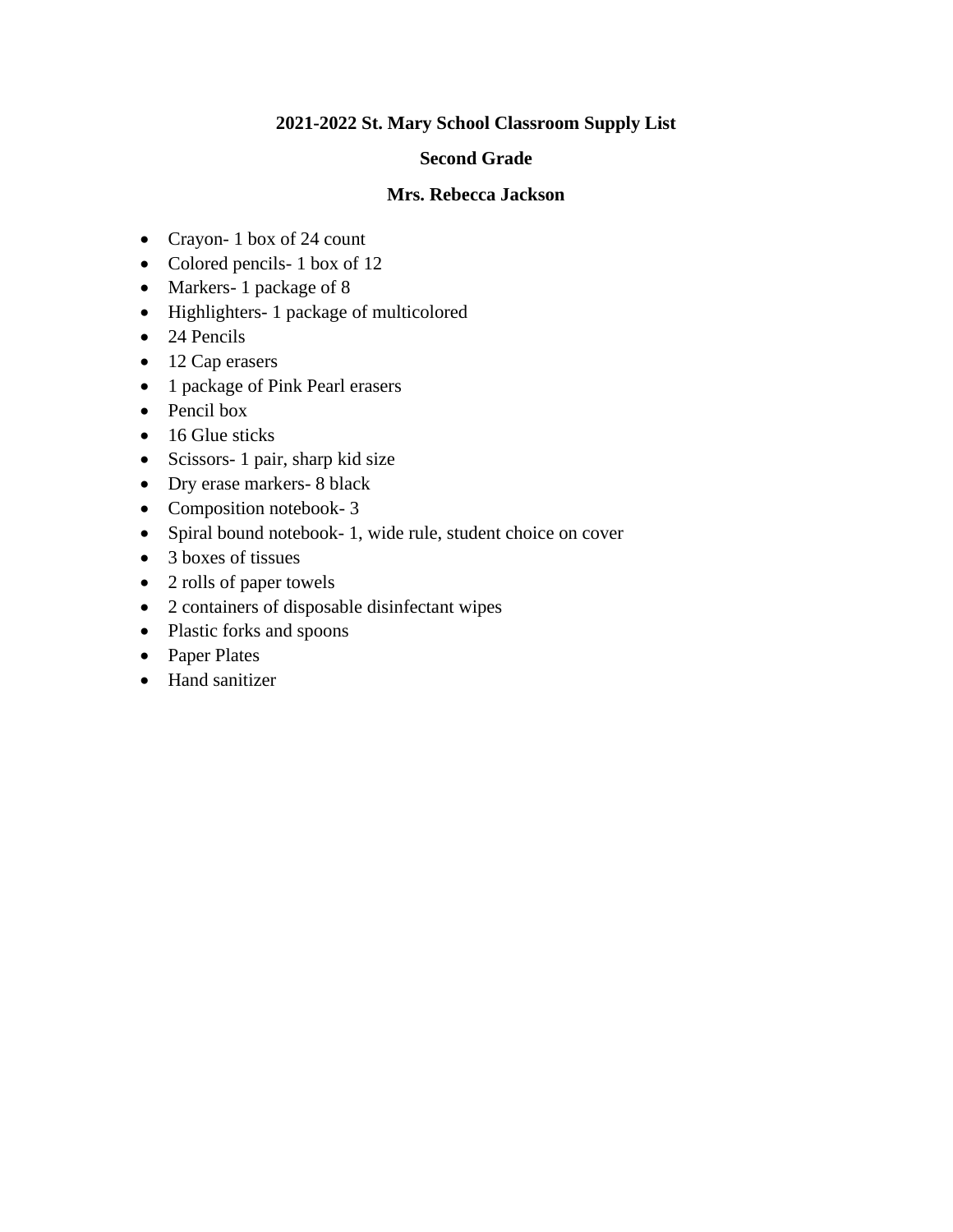#### **Third Grade**

#### **Ms. Kristan Mudd**

- 1 pencil pouch
- 1 box pencils (Ticonderoga preferred)
- 1 large pink eraser
- 2 boxes, 24 count crayons
- 3 pack glue sticks
- 1 small pair scissors
- 4 black dry erase markers
- 2 packs of multicolored highlighters (at least 4 colors)
- 2 composition notebooks
- 2 spiral bound notebooks
- 2 boxes of tissues
- 2 rolls of paper towels
- 2 containers disinfectant wipes
- 1 box forks and spoons
- 1 pack paper plates
- 1 pack napkins
- 1 bottle hand sanitizer
- 1 box quart size Ziplock bags